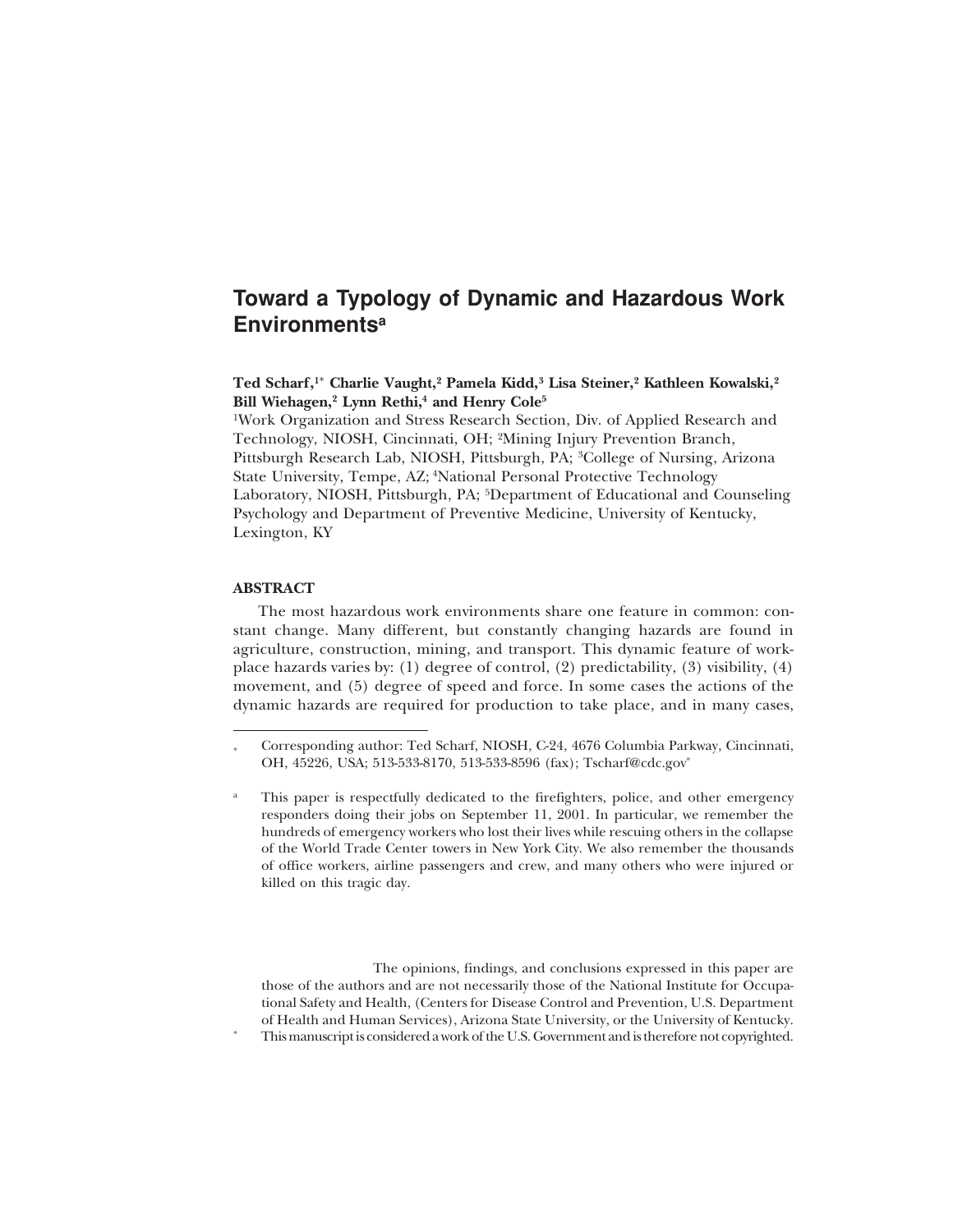several different hazards may overlap and interact. Finally, whether intentional or unintentional, some dynamic hazards are human generated. These are some of the features that distinguish dynamic and hazardous work environments across a variety of industries.

The authors propose a preliminary typology of dynamic and hazardous work environments, along with a schema to systematically observe the dynamic characteristics of these hazards. The implications of this typology are considered with respect to worker training, hazard awareness, and safe work practices. For example, the implementation of the Hierarchy of Control is shown to require active worker involvement at every level in the hierarchy, except where an environmental hazard has been completely eliminated.

**Key Words:** dynamic and hazardous work environments, dynamic workplace hazards, constantly changing hazards.

# **OBSERVATIONS**

Mining, fishing, logging, farming, construction, and transport: by most measures, these are the most hazardous jobs in the United States. These findings are regrettably consistent and robust (*e.g.,* Figures 2-7 and 2-8, rates of fatal injuries by industry and occupation, 1980-1995, NTOF, NIOSH 2000).

The basic data are familiar to readers of this journal: (1) drowning is the principal cause of death among fishers; (2) airplane crashes kill most pilots; (3) being struck by a tree or limb kills timber cutters; (4) falls from heights kill construction workers; (5) highway crashes kill truck drivers; (6) roof falls and heavy equipment strike and kill miners; and (7) tractor overturns kill farmers (Toscano and Windau 1998). These causes of death are some of the more ubiquitous and persistent examples of the seemingly intractable workplace hazards extant in these jobs. These causes of death provide a few examples of the tragedies that maintain mining, fishing, logging, farming, construction, and transport among the most hazardous jobs in the United States.

Homicides during robberies, assaults on co-workers, terrorism, and other intentional human-made disasters (Kowalski and Vaught 1999) are the one recent exception to this consistent trend. The terrorist attacks on the World Trade Center and the Pentagon on September 11, 2001 have made salient the extraordinary hazards and extreme risks taken on by firefighters, police, and other emergency responders every day that they report for work. Terrorism and the security measures necessary to prevent terrorism are beyond the scope of this paper. However, the characteristics of the dynamic and hazardous environments to which emergency personnel must respond are central to this discussion.

#### **Common Factors among the Most Dangerous Jobs**

What really makes a job dangerous? Death rates measuring traumatic fatalities provide a salient, but somewhat limited perspective. (See Toscano 1997 for a more general approach to this question.) The same jobs are ranked highest on fatalities year after year. Yet, the causes of these fatalities are related to each of the jobs in very specific ways and appear to have no relationship across different jobs and industries.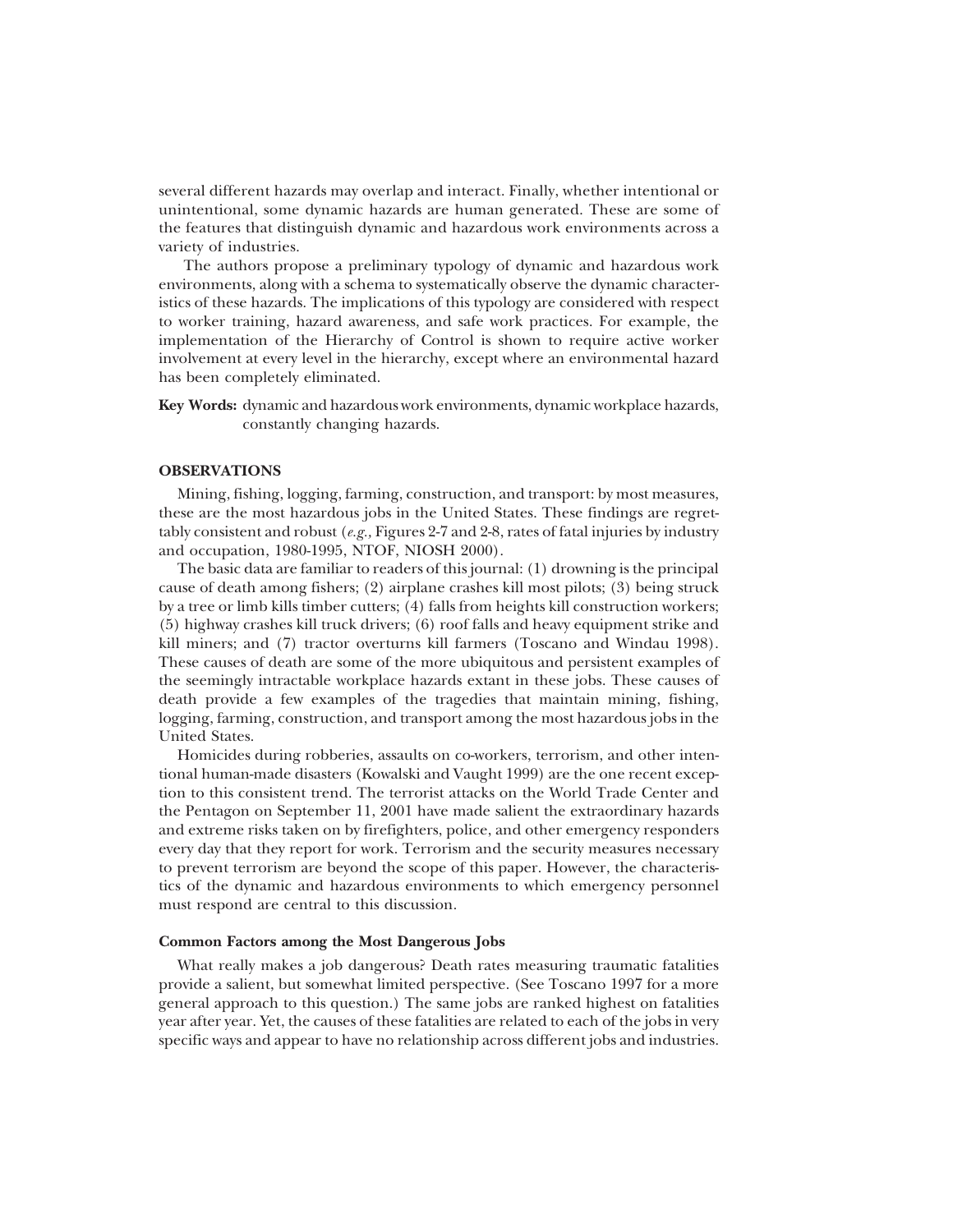Further, the highest-ranking causes of death seem to be particular to each occupation and industry. Thus while all of these work environments are hazardous, the specific types of hazards present are very different across the different industries.

We hypothesize that there is one key feature present in all of these hazardous workplaces: the work environments are under constant change. The central thesis of this paper is that the requirement to continually adapt and respond to a dynamic and hazardous work environment places workers in these jobs at high risk, regardless of the specifics of the hazards. The constantly changing hazards require a skilled and vigilant workforce that can quickly adapt to the new hazards and changing risks. It is important to note that this is not a covert restatement of a "blaming-the-victim [worker]" hypothesis (Ryan 1976). Rather it is an attempt to identify commonalities in the interaction between environment and behavior, across a variety of dynamic and hazardous work environments.

One of the earliest expressions of the interaction of environment and behavior in occupational safety and health was developed in mining. Sociotechnical Systems Theory was first hypothesized in British coal mining when the introduction of the longwall process changed the organization of work for the miners and produced a number of unintended consequences (Trist and Bamforth 1951; Trist *et al.* 1963). In a more recent example, the introduction of remotely operated mining machinery in the U.S. (a technological innovation) has placed the operators and other miners at risk of being struck by the equipment. Yet one of the principal reasons for converting to remote operation was to eliminate the risk to the operator of being trapped inside the machine by a roof fall (Steiner *et al.* 1997; Vaught *et al.* 1999).

Informal observations from agriculture, construction, and mining suggest that workers evaluate changing hazardous situations in similar ways, even though the specific hazards may be quite different. Translated into a research hypothesis: Are there commonalities that can be identified across different, dynamic and hazardous work environments? More specifically, since the industrial hazards are very different: Are there common qualities about the dynamic nature of the hazards that can be identified?

The term "hazard" is used in this paper to refer to features of the work environment. "Risk" refers to a worker's degree of exposure to the hazards in the work environment. These terms refer to a large and complicated literature going back many decades (Haddon *et al.* 1964). The use of these terms in this paper is intended to clarify the distinction between (1) environmental features with the potential to cause harm: a hazard, and (2) the amount of potential harm to which a worker is exposed: his or her risk. For example, a building fire presents many hazards. However, a firefighter is not at risk, until he or she crosses the outside perimeter toward the fire. The dedication and willingness of firefighters to place their lives at risk to rescue others highlights one goal of this paper: to explore how we can reduce risk in a dynamic and hazardous work environment where the hazards cannot be removed, isolated, or completely controlled.

# **TOWARD A TYPOLOGY OF DYNAMIC AND HAZARDOUS WORK ENVIRONMENTS**

Two questions are implied: (1) What makes an environment hazardous? and (2) What makes a work environment dynamic? Known workplace hazards are usually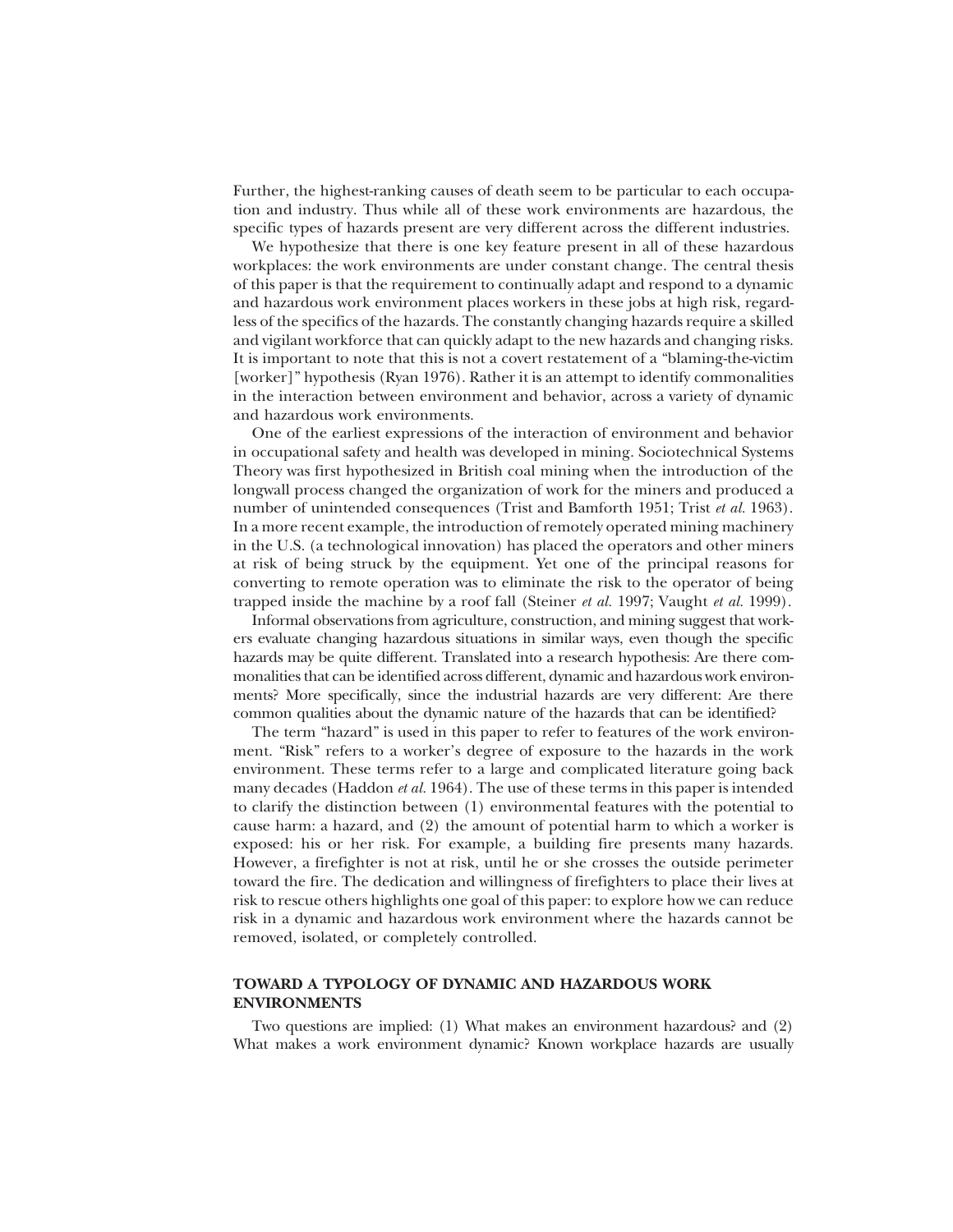eliminated or controlled during the engineering and design phase of a new manufacturing process. But the nearly 200-year history of industrialization in the U.S. shows that most hazards have been identified because workers were made ill, injured, or killed on the job (Stellman *et al.* 1998). Determining that anything that harms workers is a workplace hazard leads to a very dissatisfying tautology; there is no predictive value for improving worker safety or for identifying new hazards. Nevertheless, new manufacturing processes, machines, and chemicals are being introduced on a daily basis. Consequently, new workplace hazards are likely to continue to be identified empirically. Thus, whatever harms workers remains the principal response to the first question, above.

A literature search for the terms, "dynamic work environment," and "changing environment," identified a number of references in management, organizational development, artificial intelligence, robotics, decision-making, environmental psychology and other areas. Most commonly, the term "dynamic environment" is used to imply a fast-paced and exciting business or managerial environment.

The literature on risk and decision-making includes the concept of dynamic environments, but the emphasis appears to be focused on dynamic decision-making in response to a changing environment (Brehmer and Svenmarck 1995; Pascoe and Pidgeon 1995). The literature in environmental psychology provides a starting point for this investigation, (Sundstrom 1987). Environmental change is most often addressed through post-occupancy evaluations of indoor environmental design, which examine the effects of a one-time, major change in the office environment. However, the idea of a continuously changing environmental hazard does not appear to have been addressed in this literature.

Only Steiner *et al*. (1997) and Karwowski (1991) have used the term "dynamic work environment" with reference to human/worker interaction with a physical work environment that is constantly changing. Steiner *et al.* (1997) has provided an important focus for the discussion and development of the ideas presented here. In addition, the present paper has its roots in a variety of separate investigations in agriculture, construction, and mining by one or more of the authors, going back more than ten years. This paper attempts to continue and expand this approach, including: (1) the properties of the physical environment undergoing constant change, and (2) the interactions of workers with this environment. The focus of this typology is on the changing nature of the physical environment and how these forces are controlled. A few key features regarding workplace hazards are proposed.

#### **Key Features of Dynamic and Hazardous Work Environments:**

**1.** *Controllability and Degree of Control*: Control has two, interrelated dimensions: (a) controllability, *i.e.,* whether a hazard or process can be brought under full engineering control, and (b) the degree of engineering control that can be exercised over a hazard or process. Controllability reflects current technology. What is fundamentally uncontrollable today may come under engineering control sometime in the future. The degree of control refers to the level or proportion of engineering control over each identified hazard when the available controls are functioning properly.

For example, underground mining applies engineering controls to moderate and restrict the forces of the earth, but these forces are fundamentally uncontrollable. The rock strata above an underground mine move in obedience to the geologic structure and stresses in the earth. We can study and try to predict earth movement. However,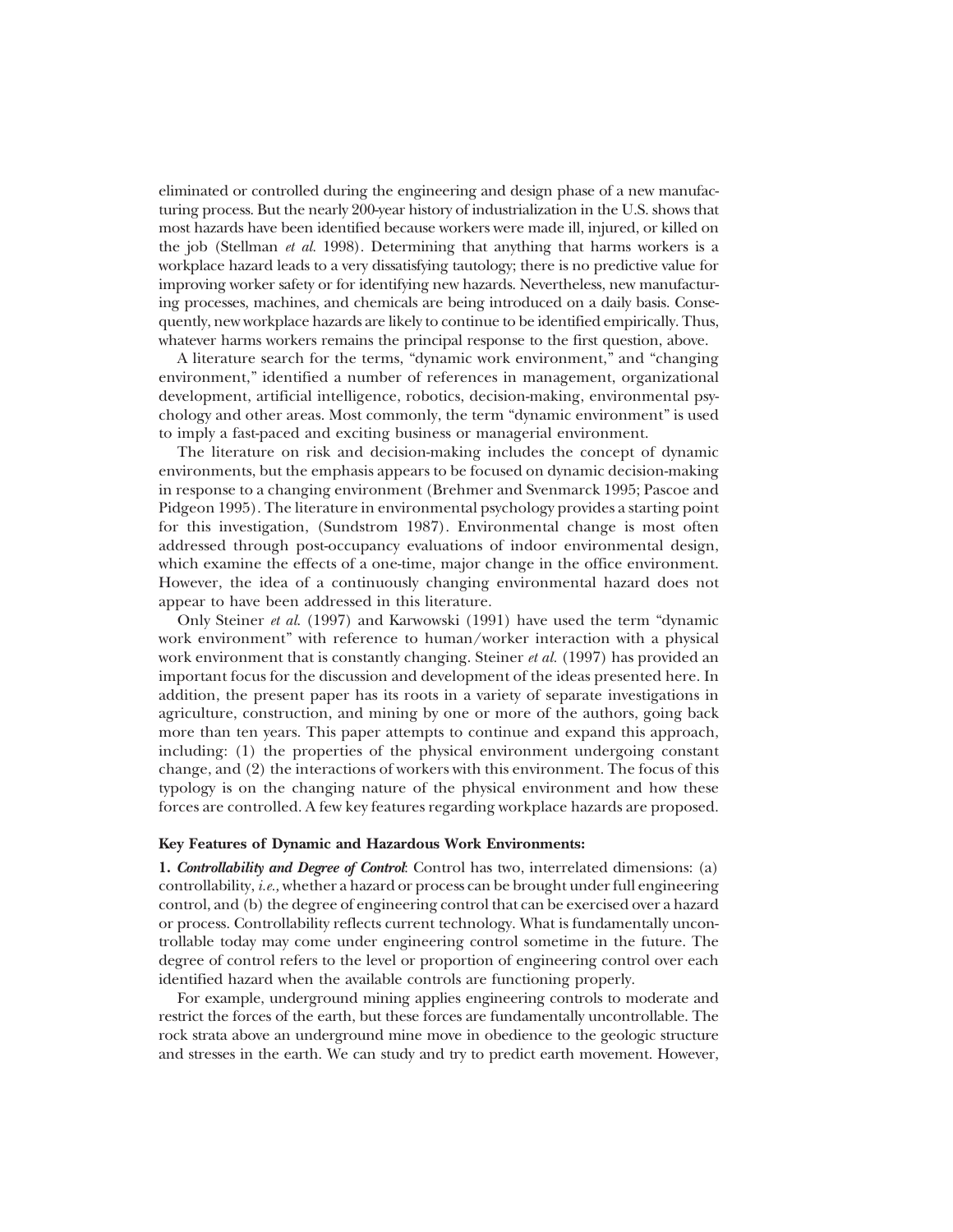these estimates are limited by the current state of geologic science, including correct identification of hidden faults and other geologic structures deep within the earth, as well as the correct application of the available engineering controls (Beauchamp 1998). **2.** *Predictability*: The ability to predict future changes in an environment, especially changes in hazardous features of a setting, is a critically important corollary of control over those features. The general process and structure of an environmental hazard may be well understood, but a specific instance usually has too many variables for accurate prediction. To be useful, the predictions must be sufficiently specific that some intervention or avoidance is possible. Uncontrollable, dynamic environments may be partially predictable with respect to selected features, and they may be highly predictable at a very general level, *e.g.,* through the application of chaos theory. But at a moment-by-moment level of analysis, such environments are often unpredictable. For example, describing a 33-knot wind, gusting to 40 knots, with 20-foot waves, and a period of 11 seconds, provides fairly precise information (NOAA 2001). However, these data from a marine buoy cannot be easily translated into the second-by-second pitch, roll, and yaw of the deck of a fishing boat working through such swells.

**3.** *Hidden, Obscured, Difficult to Detect, Unexpected*: Hazards may be obscured by clutter or other equipment or may blend in with the background such that they disappear into the normal scene. Such environmental features are termed *degraded hazards*, *i.e.,* the image of the hazard is obscured or degraded in some way (Kowalski *et al.* 1995; Perdue *et al.* 1994). Such hazards can cause the greatest problems when a worker sees what he or she expects to see and does not identify the hazard as a feature requiring focused attention. Unstable, unsupported, or cluttered ground or structures are important examples in many different settings.

Not only may hazards be hidden and difficult to detect, they also may be unexpected, unlikely, and therefore difficult to predict. A veteran worker has learned to anticipate, seek out, and identify hidden and unexpected hazards. One problem is that this level of vigilance is difficult to maintain hour after hour. The occupation of *truck driver* is perhaps the best example of a job requiring extended vigilance.

**4.** *Moving or Movable — Fixed or Unrestricted Path*: Most dangerous machinery in a factory is usually bolted down or permitted to move in a fixed track. By contrast, in construction some equipment may be set up, operate for a day or two, and then be moved to the next location. Such a movable hazard requires workers to adjust to the hazard's location at the start of every work period. Different portions of the work environment may change without warning and at different rates of speed, requiring constant vigilance. Similarly, drivers generally follow the lane markers on a highway, but except on the new "smart highways," there is no physical or engineering restraint to prevent a vehicle from leaving the marked path. In other words the potential exists for a vehicle to proceed unrestricted in any direction.

**5.** *Speed, Force, and Rate of Change*: Severe weather can rapidly and unpredictably change speed and force. Wind shear has only recently been identified as a major hazard for aircraft. Ocean winds and waves can be predicted on average, but may exert great force unpredictably.

**6.** *A Dynamic Work Process as a Hazard*: In some hazardous work environments, one or more of the hazards may be required as part of the production process: the hazard is necessary for the job or task to be completed. For example, in underground longwall mining, miners establish a dynamic tension such that the tremendous pressure of the unsupported but uncollapsed roof makes it easier to extract the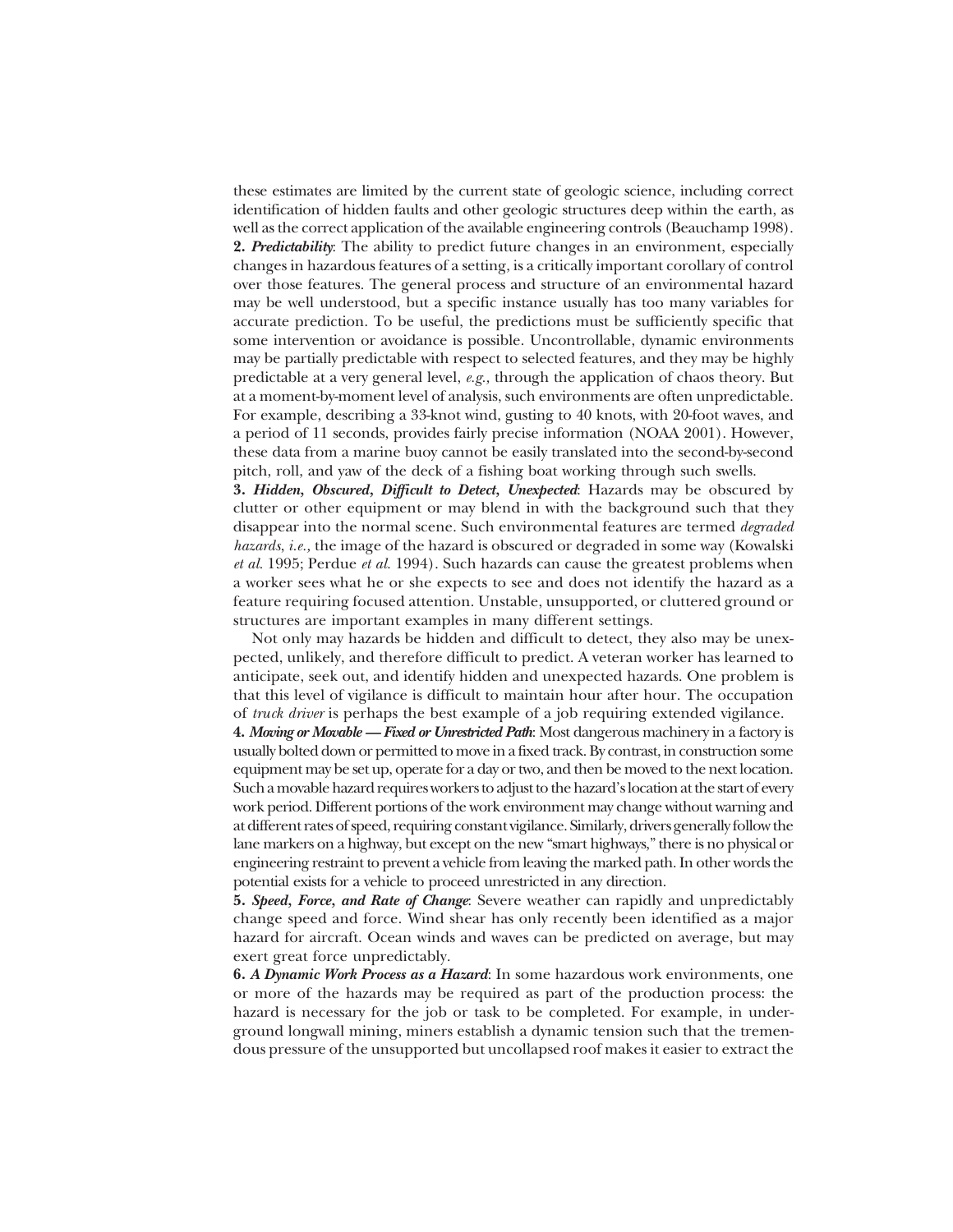coal. Without this pressure, the shearing drum will overheat and production must be periodically halted to allow the drum to cool. In this example, the unsupported roof is integral to the production process.

It is also necessary that the unsupported roof collapse into the mined-out area at the proper rate. When there is insufficient roof collapse behind the shields and too much roof pressure is exerted on the longwall face, bursting of the coal face and other hazards may result. Whether confined to a small area or extending over a large section, outbursts of coal or rock are catastrophic events (Beauchamp 1998). A delicate, dynamic balance must be struck between a sufficient amount of roof compression on the face to facilitate the mining process while preventing coal outbursts and keeping the pressure on the shields (protecting the miners) within manageable limits. The hazard presented by the unsupported roof is required for the work to take place and is not separable from the task of mining the coal. For a general description of longwall mining, see: chap. 7, Stefanko (1983).

Longwall mining uses the forces of the earth to facilitate the mining process. A more mundane example in which the dynamic hazard facilitates the work process can be found in every kitchen: a cook uses a gas flame or hot electric coil to prepare food. Regulated use of the hazard is integral to the food preparation process.

**7.** *Multiple, Interacting Hazards*: Hazardous work environments may often contain a primary hazard, but most such environments contain additional hazards that must be managed as well. In addition, the work processes may change the nature or intensity of one or more hazards and may introduce new hazards into the work environment. Technology designed to eliminate one hazard may introduce new, unanticipated hazards (Vaught *et al.* 1999).

Complications arise when the hazards interact and overlap. One hazard may require a certain set of safe work practices that constrain the response to the other hazards. For example, each construction worker is actively changing his or her environment. But when many different workers are all making changes simultaneously, unpredictable and unexpected hazards may be created. Constant vigilance is required just to remain aware of one's immediate surroundings.

**8.** *Human-Generated Hazards*: This category includes both intentional, volitional, humancaused hazards (*e.g.,* criminal behavior) as well as the unintentional action by a co-worker or other person that might serve to exacerbate the impact or force of an existing hazard. The focus of this paper is on physical features of the work environment. The complex motivations and decisions of people, especially people considering violent crime, are beyond the scope of this paper. For example, the terrorist events of September 11, 2001, and the security issues raised by these events must be considered elsewhere. However, the rapidly changing and extremely hazardous environments created by this terrorism may be examined by the typology proposed here. Further, to whatever degree physical environments can be designed to prevent the consequences of unpredictable or violent human behavior, the approach may be similar to the control other workplace hazards.

#### **Haddon's Matrix**

With respect to the classic Haddon matrix (Haddon 1968, 1980; Haddon *et al.*  1964), the discussion in this paper focuses on the pre-event row (of the matrix), primarily on the physical and socio-economic environment, and on the environ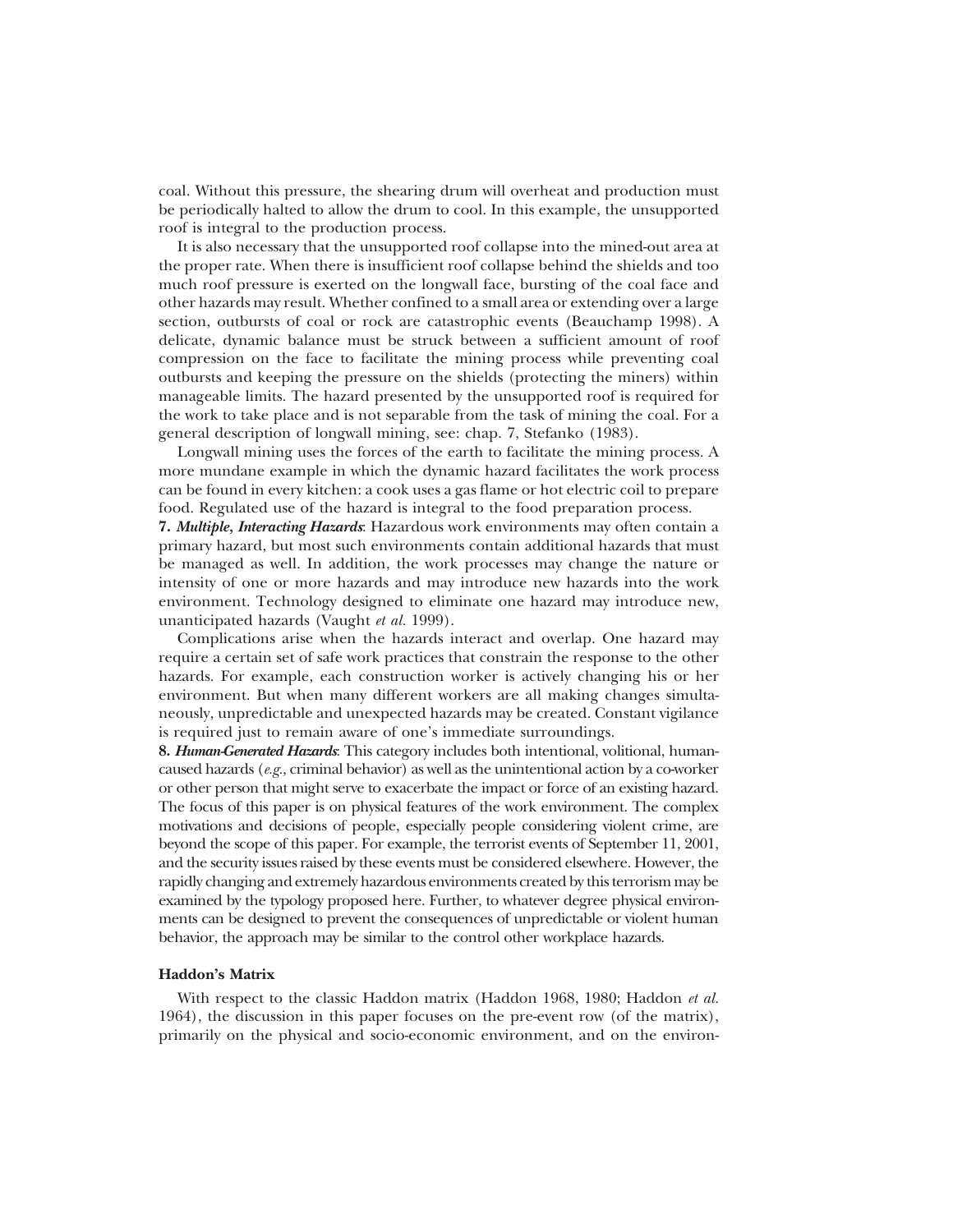mental agent. This paper also considers the interaction of the work environment with the host (*i.e.,* the worker). To facilitate the discussion of the typology presented above, Table 1 describes two examples: (1) underground longwall mining — focus-

| Table 1. Dynamic hazard typology. |  |  |  |  |
|-----------------------------------|--|--|--|--|
|-----------------------------------|--|--|--|--|

# Dynamic hazard typology. Sample Job Hazard Assessment.

| TYPOLOGY                                                           | <b>Longwall Mining: Underground Coal</b><br>Example: unanticipated roof falls.                                                                                                                                                 | <b>Truck Driving</b><br>Example: highway crashes.                                                                                                                                |
|--------------------------------------------------------------------|--------------------------------------------------------------------------------------------------------------------------------------------------------------------------------------------------------------------------------|----------------------------------------------------------------------------------------------------------------------------------------------------------------------------------|
| Controllability,<br>including type(s)<br>of control<br>(hierarchy) | Complete engineering control not<br>possible; limited engineering controls<br>include roof bolts in entries and shields at<br>the face.                                                                                        | Control limited by vehicle speed,<br>maneuverability, and brakes; vehicle<br>weight, speed, and operator reaction<br>time dictate stopping distance.                             |
| Predictability                                                     | Limited; experience with comparable<br>rock strata is very useful; previous shift<br>progress on the longwall is a helpful<br>indicator; continuous monitoring of coal<br>face and roof is required.                           | Limited; environmental conditions are<br>predictable only as far as vision, radio,<br>or signage may provide up-to-date<br>information.                                          |
| Hidden,<br>unexpected                                              | Only the exposed surfaces of the coal face<br>and roof are visible; many cues for<br>incipient problems are auditory.                                                                                                          | Constantly changing visual environment<br>presents cues, which must be deciphered<br>accurately and rapidly.                                                                     |
| Moving,<br>unrestricted path                                       | Once the longwall panel is established,<br>the path of the shearer or cutting drum is<br>predictable; however, the pressures on<br>the coal seam are not uniform and can<br>create difficulties in unexpected places.          | Highways are marked by visible lines<br>(i.e., administrative controls); vehicles<br>and other hazards may create blockages<br>quite suddenly and from unexpected<br>directions. |
| Speed, force,<br>change                                            | Planned roof collapse behind the<br>longwall usually proceeds at a steady<br>pace and is required. Roof falls<br>and rockbursts that are unexpected may<br>be quite sudden and release many<br>tons of earth over a wide area. | Varies with the speed of the vehicle, the<br>topography, and friction of the highway<br>surface; other vehicles may create<br>sudden hazards.                                    |
| Work process<br>hazard                                             | Balance of forces required for optimal<br>production and least amount of heating<br>on the cutting drum; moderate roof<br>pressure facilitates coal extraction.                                                                | Maintaining speed is essential to meet<br>schedules, but it will increase stopping<br>distance and may increase the risk of<br>serious problems.                                 |
| Multiple &<br>interacting                                          | Roof pressure on the coal face, methane,<br>air flow, dust, noise, and other factors all<br>combine at the production face of the<br>longwall.                                                                                 | Speed, weight of the load, weather, road<br>conditions, visibility, traffic, and other<br>factors contribute to the complexity of<br>the interacting hazards.                    |
| Human-generated                                                    | Unintentional errors or mistakes may<br>create a new problem or exacerbate an<br>existing problem.                                                                                                                             | Other traffic may create unexpected<br>hazards; driver fatigue may cause errors<br>in judgment or a slow response;<br>intentional actions include "road rage."                   |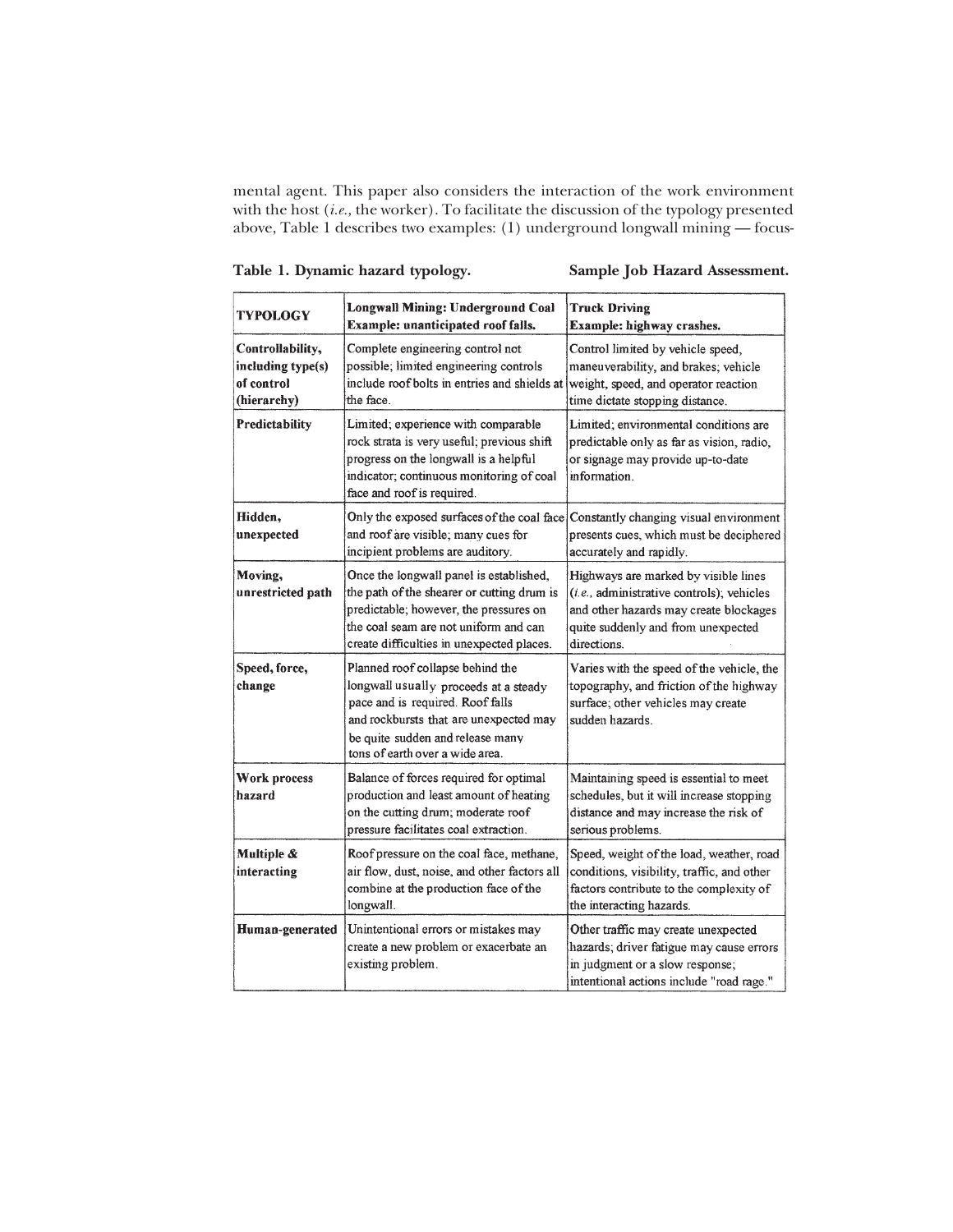ing on hazards associated with roof falls, and (2) truck driving — focusing on hazards associated with highway crashes. These are very brief examples, presented to help illustrate the use of the typology. We have not attempted to address every possible hazard found in these occupations that may be relevant to the typology or to Haddon's more comprehensive matrix.

## **Dynamic Work Environments that are Extremely Hazardous**

This typology predicts that the most hazardous work environments will have the following features:

- 1. *low degree of control*: engineering systems may attempt to manage the hazardous forces, but it is difficult or impossible to actually control the hazard;
- 2. *low predictability*: the dynamic processes of the hazard may be understood in a general sense, but key elements of the hazard are not predictable;
- 3. *hidden, obscured, undetectable, unexpected*: workers must consciously search or examine the environment for the presence of the hazards, all the while maintaining the work process;
- 4. *unrestricted movement*: the hazard or hazardous process can move unpredictably in three dimensions;
- 5. *high speed, great force, and high acceleration*: the hazards are powerful and sudden;
- 6. *a balance of dynamic hazards* is required for the work process to take place;
- 7. *many different hazards* are present and interacting with each other, thereby constraining the ability to respond to the requirements of individual hazards; and
- 8. *intentional, violent or criminal behavior* that releases or exacerbates a hazard.

Except in war, few hazardous work environments are likely to contain *all* of the worst components of the environmental features described in this typology. As we begin to consider what interventions and controls can be brought to bear upon these hazards, the fundamental inadequacy of such interventions becomes apparent. Wellknown to industrial engineers and hygienists, the classic hierarchy of control (Raterman 1996; OTA 1985) prescribes a clear order of such interventions (see Table 2).

# **THE HIERARCHY OF CONTROL**

The primary purpose of the hierarchy of control is to identify and promote engineering modifications to either eliminate or fully control hazards in the work environment. Administrative controls are secondary to engineering, and personal protective equipment (PPE) is a last resort when no other controls are possible (OTA 1985). Administrative controls and PPE are viewed as less desir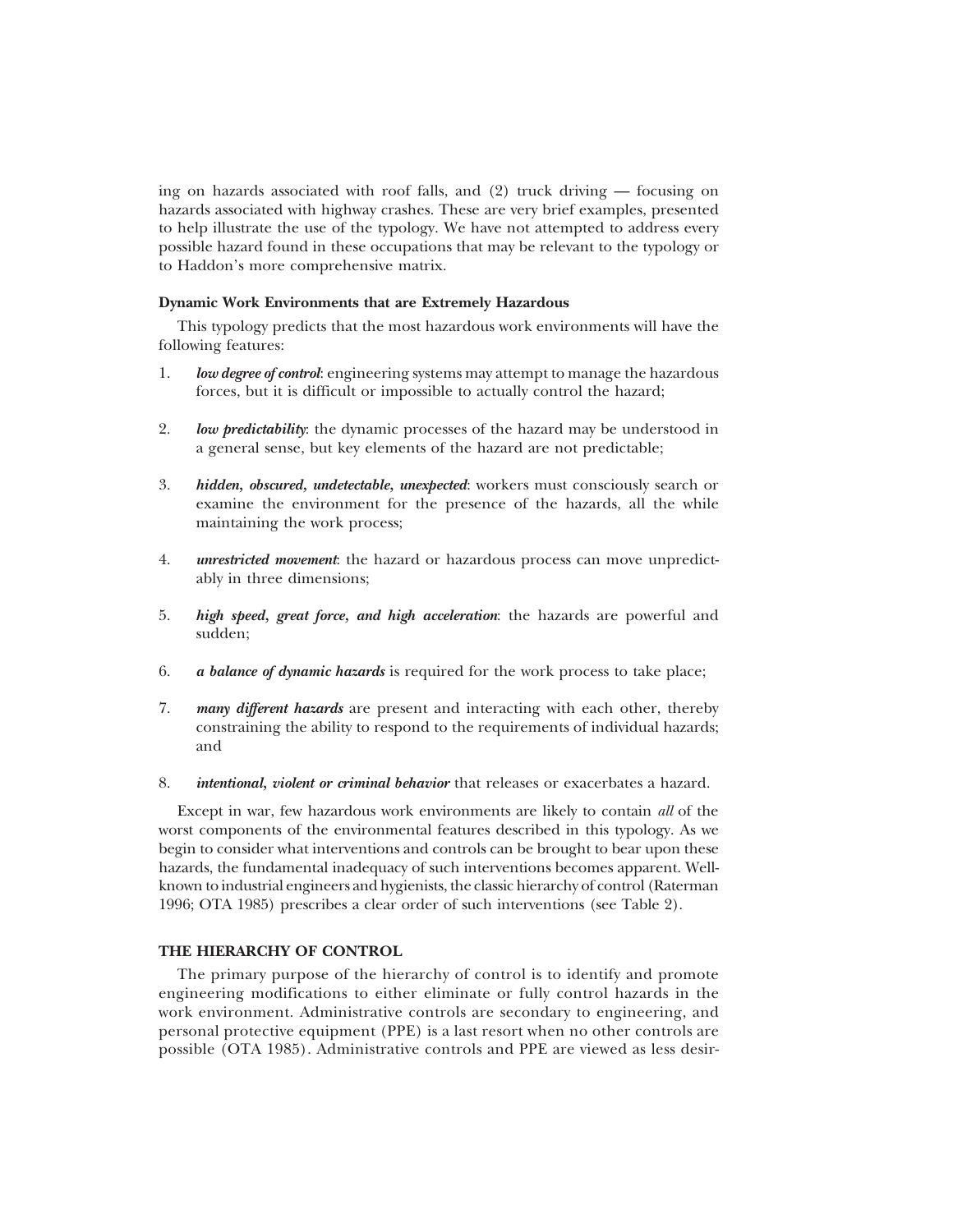# **Table 2. The hierarchy of control.**

# **I. Engineering Controls**

- A. Eliminate the hazard
- B. Substitution of material, equipment, or process
- C. Isolation of hazard, *e.g.,* barriers and/or removing the worker(s)
- D. Ventilation of airborne contaminants

# **II. Administrative Controls to reduce exposure**

- A. Reduced work hours
- B. Employee education and training
	- 1. Improved hazard recognition
	- 2. Improved work practices

# **III. Personal Protective Equipment (PPE)**

Adapted from Raterman (1996) and OTA (1985).

able solutions than engineering controls because they often focus on controlling worker exposure rather than on controlling the hazard itself. What is not well recognized is that worker education and training is required to operate and maintain virtually every type of control in the hierarchy, except where the work process has been re-designed to completely eliminate the hazard(s) from the environment.

One of the key features of the types of work environments considered in this paper is that many of the dynamic hazards are fundamentally uncontrollable or cannot be adequately controlled. Engineering controls are certainly applied, but not in such a way as to eliminate or fully isolate the hazards. And workers must maintain the existing engineering controls. Thus, worker education and training (an administrative procedure in the hierarchy) is essential to operate the environmental controls that are available. Further, except where hazards can be fully isolated, personal protective equipment that is properly used and maintained is required to reduce worker exposure to the hazards. Realistically, worker participation is required at every level of the hierarchy, except where the hazard is completely eliminated.

#### **Expanding the Utility of the Hierarchy of Control**

As originally conceived and implemented, this is a fairly strict hierarchy. One selects a lower level of control when a higher level in the hierarchy has been shown to be unavailable or ineffective (OTA 1985). However, the examination of occupational environments described in this paper suggests that several levels in the hierarchy should be selected at the same time — more like a simultaneity than a strict hierarchy. In fact, except where a hazard can be completely eliminated from the work environment, it is likely that a number of the solutions proposed by the hierarchy will be required to function in concert. Engineering controls that restrict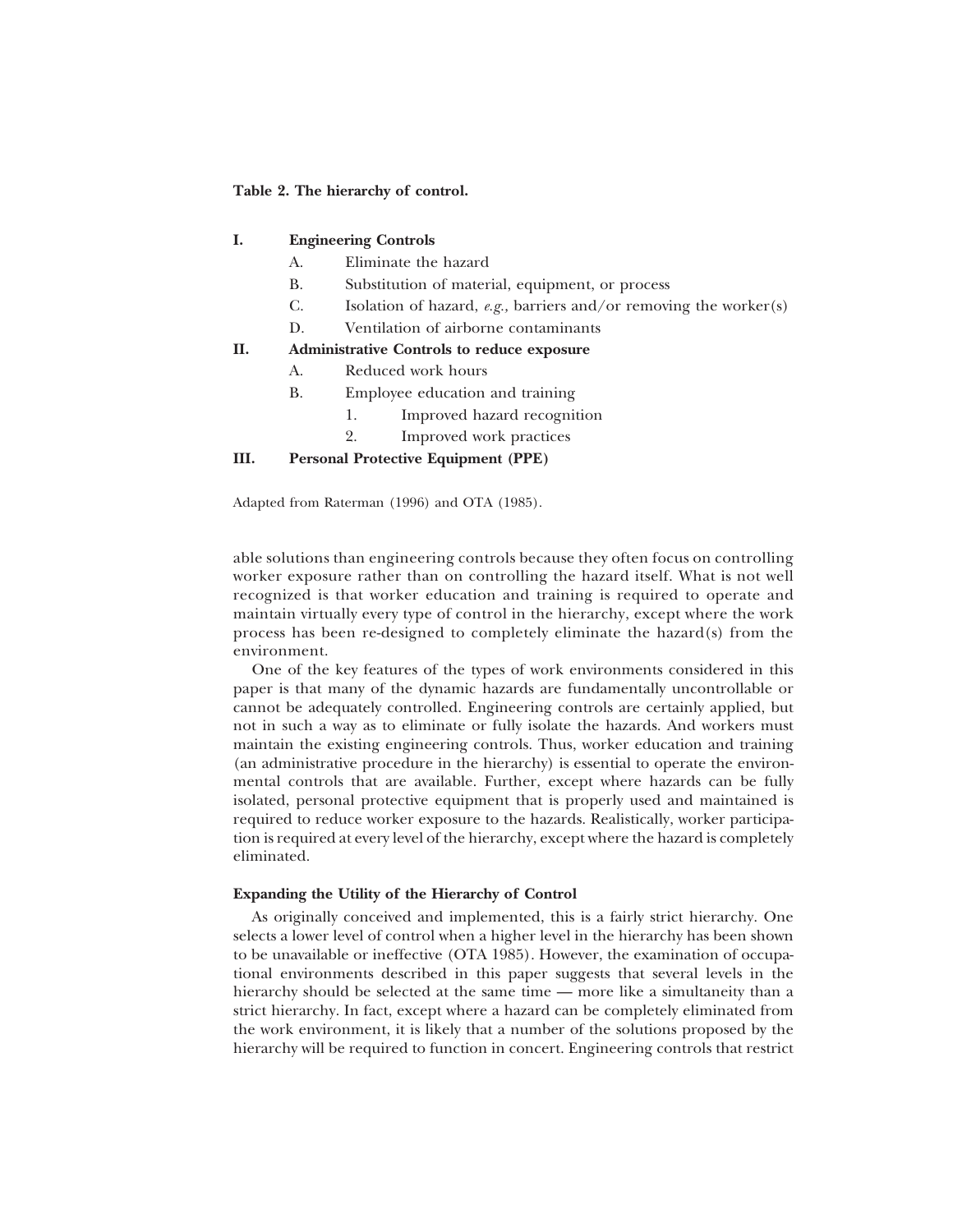a hazard must be monitored and maintained in proper working order, requiring worker intervention. Workers may have to enter the hazardous area, requiring the use of PPE. New workers must be trained to control the hazards and to be aware of situations created by a possible breakdown in these controls. Where engineering control is limited or not available, workers must be trained to recognize and avoid the hazards. While the hierarchy lists a preferred order in developing engineering solutions to manage or control hazards, in practice it often does require a multifaceted approach that involves the workers in implementing just about every step.

This brief discussion shows that the range of worker involvement in understanding, interpreting, and implementing safe work practices is extensive. In most work settings, workers are exposed to hazards while they are fully involved in completing a job assignment. A worker's attention is often divided between the production processes and hazardous elements of the job even where the principal task is to monitor the work flow. Thus, to the degree that each worker's attention is divided between production and hazard, he or she may be at increased risk.

Maintaining safe work practices under hazardous conditions requires vigilance, focused attention on competing features of the environment, good judgment, quick decision making, and adherence to established practice within an acceptable range of variability. As the hazards change, the safe work practices must be modified. The traditional hierarchy of control does not address the issue of what may be an appropriate or acceptable degree of variability in response to hazards — particularly as those hazards undergo change. Perhaps most important, workers in these dynamic settings must be free to adapt their work practices to meet the changing requirements of the environmental hazards.

An important corollary to the preceding is that the hierarchy of control addresses hazards one at a time. The implicit, untested assumption is that the workplace hazards, as well as the controls brought to bear on the hazards, are independent of one another. Yet, engineering controls that respond to one hazard may create a new hazard or exacerbate an existing one. As noted above, the introduction of remotely operated mining machines reduced the risk of being trapped in the machine by a roof fall and increased the risk to the operator of being struck by other mining equipment, including other remotely operated machines (Steiner *et al.* 1997; Vaught *et al.* 1999).

In addressing hazards one at a time, the hierarchy of control also confines its focus almost exclusively to an individual worker. Hazards are typically considered with respect to their effects on individual workers, and the engineering solutions introduced are considered to be somewhat independent of the workforce. This may be an overgeneralization. Nevertheless, work group and organization-level processes are not simply the sum of the individual workers' activities. Different work groups may have different reactions to a given workplace hazard and thus a different interaction with the engineering controls placed on that hazard. Organizational decisions can exert a major influence on how effective and safe the standard operating procedures turn out to be. To be effective, the hierarchy of control must consider that workplace hazards exist in a dynamic physical and social work environment. The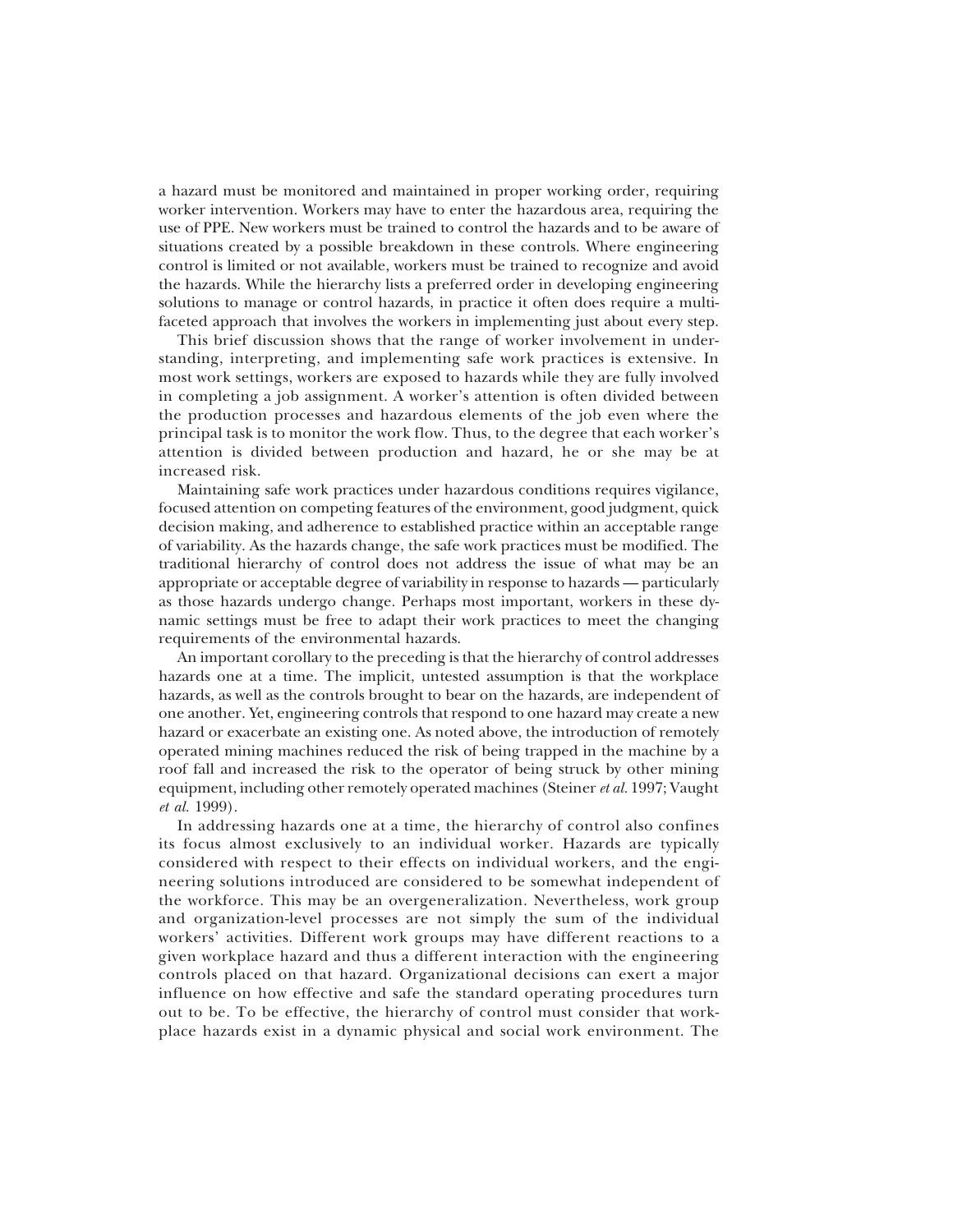controls selected for a given hazard must be responsive to these multilevel systems.

This discussion suggests an additional measurement for the controllability feature in this typology: "What different means of control in the hierarchy are available with respect to a given hazard?" Since administrative controls concern standard operating procedures and other work practices, we see that this portion of the hierarchy of control is squarely situated within a *worker –work environment* interaction.

# **THE INTERACTION OF ENVIRONMENT AND BEHAVIOR**

The hierarchy of control is not simply a checklist of engineering approaches to work environment hazards, it is a structured, ordered approach to maintaining safety under the conditions of a continuous worker-hazard interaction. Stokols *et al.*  (2000) describe this interaction as "people-environment transactions," albeit without focusing on hazardous settings. The use of the term "transaction" implies a dialectic of *people-environment* relations, which can change or transform the entire relationship. The authors note that these transactions may occur at the individual, organizational, and community or societal levels.

The present examination of dynamic and hazardous work environments has not made any distinctions between individual, organizational, and community approaches to work tasks. The records of workplace fatalities referenced at the beginning of this paper describe individual events. Yet, many of these events may have been the result of a complex set of systemic- and individual-level failures. To investigate work organizations in sufficient detail, it seems appropriate to consider both the whole organization and the crew or work group within the organization, yielding four levels of analysis: (1) individual, (2) work group, (3) organization, and (4) community.

The inclusion of a community level may seem problematic for most work settings. However, in rural communities (*e.g.,* in many farming, fishing, logging, and mining regions) the work culture and safety climate of the industry may be shaped as much by the community as by the type of work performed, (Cole 2001; Cole *et al.* 2001).

This focus on multiple levels of analysis suggests the possibility of a matrix to examine and rate workplace hazards using the typology of features in dynamic and hazardous work environments. By examining the hazards at multiple levels of analysis, we may begin to identify opportunities for safety and health interventions through these additional venues.

Table 3 presents an example of this matrix applied to a farming community and focusing on the hazard of tractor overturns. Tractors may overturn quite suddenly: (1) when a stream bank falls away, (2) when a sharp turn is attempted at too high a speed, (3) during wet or icy conditions, (4) while towing a heavy load, (5) when encountering a hidden stump or other hazard, (6) during highway travel or as a result of a collision,  $(7)$  on steep slopes, and  $(8)$  under numerous other conditions. On highways, tractors towing equipment present unexpected hazards to automobile drivers who are unfamiliar with tractor operations (Murphy 1992).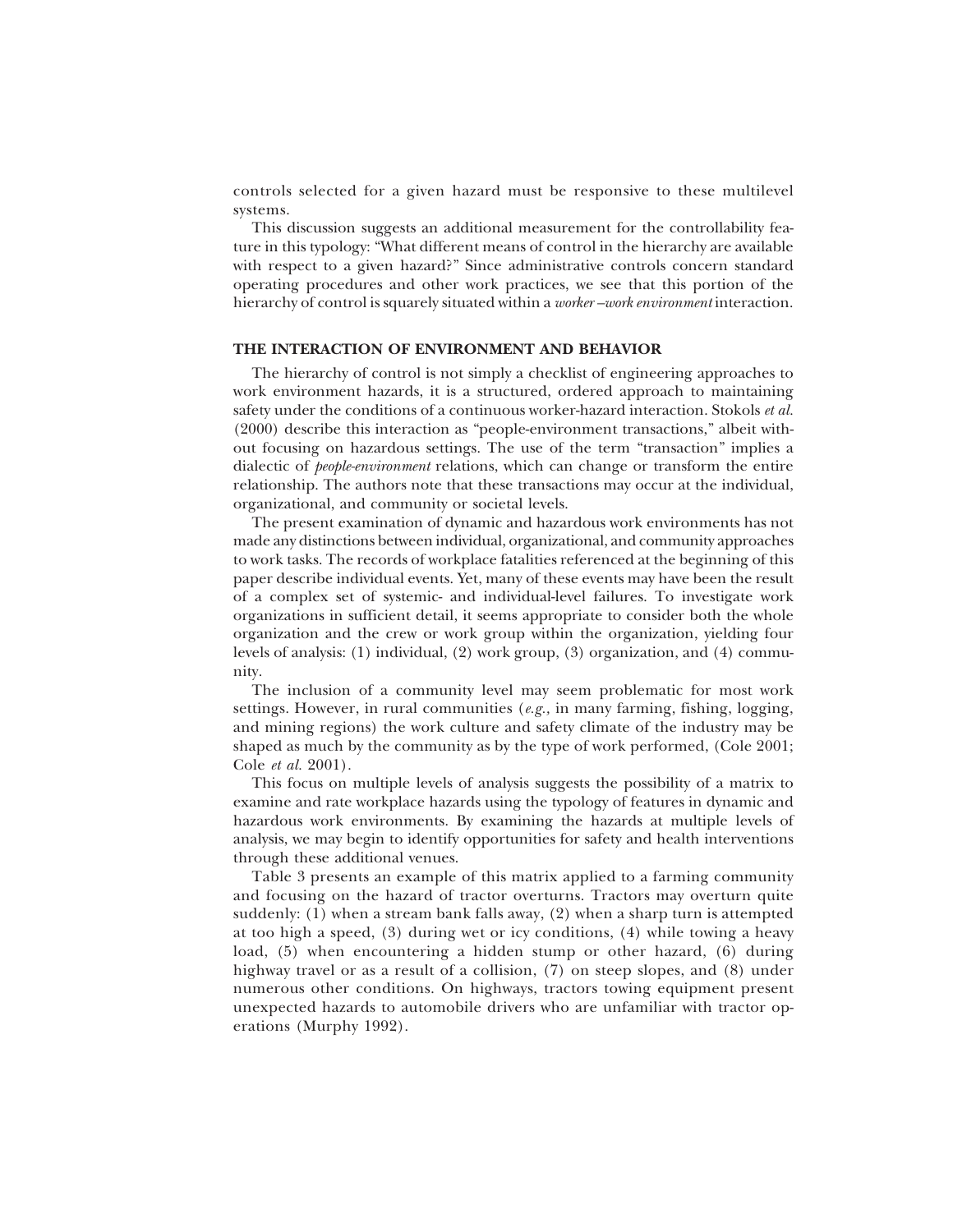#### **Table 3. Dynamic hazard assessment matrix. Example: tractor overturn.**

| <b>TYPOLOGY</b>                                                       | Individual                                                                                                                                                                                 | <b>Work Group</b>                                                                                                                                     | Organization                                                                                                                                           | Community                                                                                                                                                                   |
|-----------------------------------------------------------------------|--------------------------------------------------------------------------------------------------------------------------------------------------------------------------------------------|-------------------------------------------------------------------------------------------------------------------------------------------------------|--------------------------------------------------------------------------------------------------------------------------------------------------------|-----------------------------------------------------------------------------------------------------------------------------------------------------------------------------|
|                                                                       |                                                                                                                                                                                            |                                                                                                                                                       |                                                                                                                                                        |                                                                                                                                                                             |
| Controllability,<br>including<br>type(s) of<br>control<br>(hierarchy) | Operator must avoid<br>potential overturn<br>situations; no control is<br>available during an<br>overturn; ROPS and a<br>seatbelt are injury<br>prevention measures.                       | Tractor drivers install<br>ROPS & seatbelt,<br>discuss likely locations<br>for an overturn, and<br>plan work to avoid<br>overturn situations.         | Family/farm-wide safety<br>climate: all tractors have<br>ROPS; operators always<br>wear seatbelt and<br>prohibit extra riders.                         | Community-wide<br>standard: promotion of<br>ROPS and seatbelt on<br>every tractor; prohibit<br>extra riders; retro-fit or<br>replace older tractors<br>without ROPS         |
| Predictability                                                        | Overturns more likely on<br>steep slopes, near streams<br>and ditches, while towing,<br>in rain or ice, during<br>highway travel, and at<br>high speed; most<br>overturns not anticipated. | Plan work & equip-<br>ment needs to mini-<br>mize overtum risks;<br>assess operator experi-<br>ence level; train and<br>supervise younger<br>workers. | Busy seasons increase<br>the risk of overturns:<br>every family member is<br>working long hours and<br>moving equipment back<br>and forth on highways. | Community awareness<br>of overturn risk im-<br>proved in advance of<br>busiest seasons; instruct<br>auto drivers to slow<br>down to tractor speed<br>before trying to pass. |
| Hidden,<br>unexpected                                                 | Hidden or unexpected<br>hazards are a major cause<br>of overturns; proper lights<br>and markings are essential<br>for highway operation.                                                   | Operators share<br>information on<br>potential overturn<br>hazards; debrief close<br>calls.                                                           | Preventive maintenance<br>on equipment including<br>lights & markings;<br>remove hidden hazards:<br>inspect roads & banks.                             | Publicize neighbors'<br>experiences with close<br>calls or overturns; train<br>auto drivers re: tractor<br>movement on roads.                                               |
| Moving,<br>unrestricted<br>path                                       | Tractor movement is<br>unrestricted; topography<br>or collision impact will<br>determine direction of an<br>overturn.                                                                      | Establish high-hazard<br>off-limits areas; avoid<br>highway travel during<br>rush hour.                                                               | Operators demonstrate<br>proficiency and safe<br>operation over farm<br>terrain.                                                                       | Operator training for<br>local conditions through<br>Cooperative Extension.                                                                                                 |

#### **LEVEL OF ANALYSIS**

(Table 3 continued on the next page.)

There is no effective engineering control to prevent a tractor overturn. However, a Rollover Protective Structure (ROPS) — essentially a rollbar for a tractor — and a fastened seatbelt will help protect the tractor operator from serious injury. The ROPS is an injury prevention engineering control that establishes a zone of protection for the operator. The fastened seatbelt assures that the operator will remain inside the zone of protection during an overturn. Once a tractor tips to the point of no return, the overturn is usually completed in less than two seconds (Murphy 1992).

#### **Future Work**

The sample dynamic hazard assessment matrix (Table 3) provides a starting point for testing these hypotheses while investigating workplace injuries, fatalities, and "near-miss" events. Events can be examined with respect to the hazards that are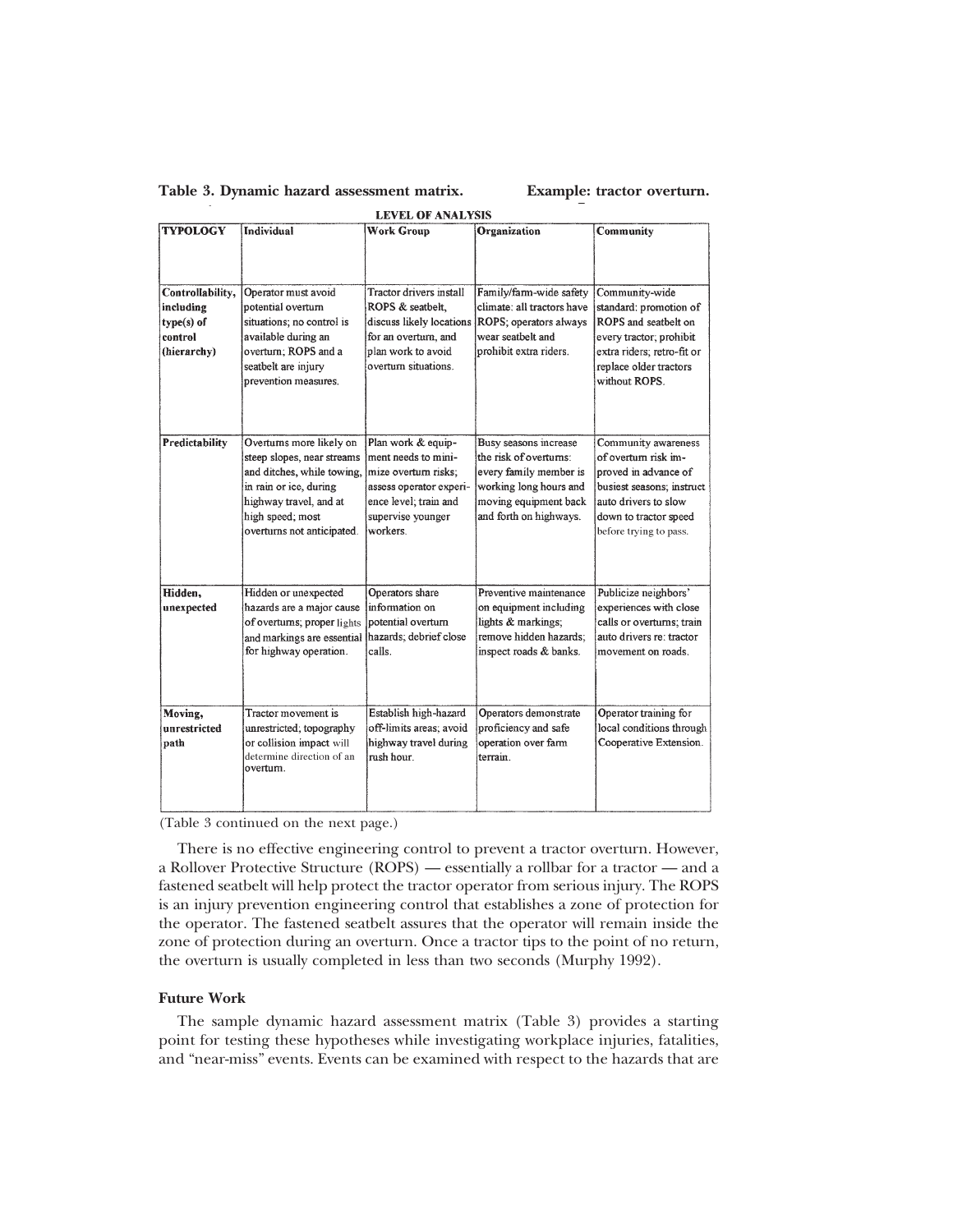#### **Table 3. (continued)**

| <b>TYPOLOGY</b>               | Individual                                                                                                                           | <b>Work Group</b>                                                                                                                         | Organization                                                                                                                  | Community                                                                                                                            |
|-------------------------------|--------------------------------------------------------------------------------------------------------------------------------------|-------------------------------------------------------------------------------------------------------------------------------------------|-------------------------------------------------------------------------------------------------------------------------------|--------------------------------------------------------------------------------------------------------------------------------------|
|                               |                                                                                                                                      |                                                                                                                                           |                                                                                                                               |                                                                                                                                      |
| Speed, force,<br>change       | Principal overturn force is<br>gravity; centrifugal force<br>while turning; collision<br>impact on highways.                         | Not applicable.                                                                                                                           | Not applicable.                                                                                                               | High speed of autos on<br>hilly or twisty rural<br>roads creates a major<br>hazard; driver education<br>essential.                   |
| <b>Work process</b><br>hazard | Speed can increase risk of Not applicable.<br>overturn; overturn not<br>useful in farming.                                           |                                                                                                                                           | Not applicable.                                                                                                               | Not applicable.                                                                                                                      |
| Multiple &<br>interacting     | Topography, speed, type<br>of operation (e.g.,<br>towing), weather, tractor<br>design and weight, and<br>other motor vehicles.       | Regular maintenance<br>of the farm's tractors<br>improves reliability in<br>bad conditions;<br>operators restrict speed<br>to conditions. | Workload planning is<br>necessary to allocate<br>appropriate tractors to<br>each required task and to<br>operator experience. | Community-level<br>awareness enhances<br>appreciation of complex<br>causes of overturns;<br>other vehicles on<br>highways.           |
| Human-<br>generated           | Fatigue and temporary<br>errors in judgment can<br>increase an overturn risk;<br>other drivers may cause a<br>collision on highways. | Rest and meal breaks<br>in busy seasons; good<br>communication among<br>tractor operators.                                                | Workload planning is<br>necessary to avoid tractor farmers appreciate that<br>operation while fatigued.                       | Sharing stories helps<br>every tractor operator is<br>at risk; driver education<br>to slow overtake speed<br>and prevent collisions. |

present and the topics that are addressed in the matrix. The research question is, Can the components in this preliminary typology lead to greater insight into dynamic and hazardous work environments? Specifically, can this typology suggest more focused and detailed questions for injury investigations?

This typology makes some specific predictions about the kinds of problems workers encounter in hazardous work environments. Further, although these predictions have been based on an examination of the four most hazardous industries in the U.S., the empirical tests proposed here can certainly extend to include a wide variety of hazardous work settings (*e.g.,* manufacturing). Then, if investigations from several different hazardous industries begin to yield similar findings, there will be empirical evidence that workers face similar problems in dealing with very different workplace hazards. Such evidence may lead to a more precise understanding of the *worker–work environment* interaction that can place workers at risk.

#### **ACKNOWLEDGMENTS**

Larry Layne (NIOSH), Janice Windau (Bureau of Labor Statistics), and Elyce Biddle, Suzanne Marsh, Steve Brightwell, Ron Schuler, Larry Foster, Evelyn Palassis,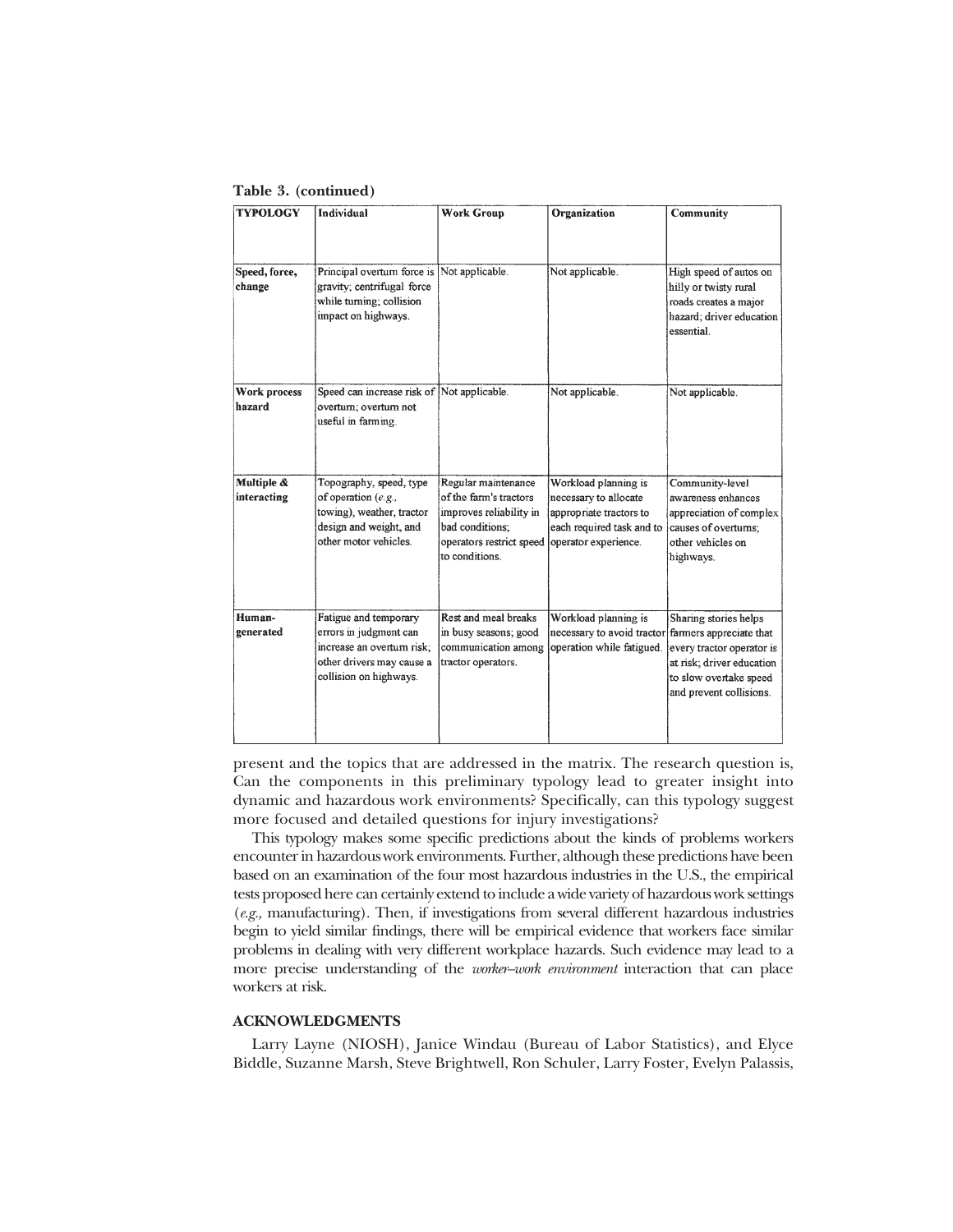Pauline Elliott, and Christina Beam (NIOSH) all provided invaluable assistance in the preparation of this paper. The authors thank Prof. A. John Bailer (Miami Univ., Oxford, OH), Dr. Barry Johnson (Emory Univ., Atlanta, GA), Dr. Kim Lim (Maine Dept. of Labor), and Jennifer Lincoln, Dr. Leslie MacDonald, Bob Peters, and Dr. James T. Wassell (NIOSH) for their constructive recommendations and feedback on earlier drafts of this paper.

#### **REFERENCES**

- Beauchamp L. 1998. Ground control in underground mines. In: Stellman JM, McCann M, Warshaw L, *et al*. (eds). Encyclopaedia of Occupational Health and Safety. 4th ed., vol 3, pp74.28-74.32. International Labour Office, Geneva, Switzerland
- Brehmer B and Svenmarck P. 1995. Distributed decision making in dynamic environments: Time scales and architectures of decision making. In: Caverni JP, Bar-Hillel M, Barron FH, *et al.* (eds.), Contributions to Decision Making – I, pp 155-74. Elsevier Science B.V., Amsterdam, The Netherlands
- Cole HP. 2001. Cognitive-behavioral approaches to farm community safety education: A conceptual analysis. In: Agricultural Safety and Health Conference: Using Past and Present to Map Future Actions, Baltimore, MD, USA, March, 2001. Proceedings available at: http://www.age.uiuc.edu/agsafety/conf.htm
- Cole HP, Piercy L, Struttmann T, *et al*. 2001. The Kentucky Community Partners for Healthy Farming ROPS Project Notebook. University of Kentucky, Lexington, KY, USA
- Haddon WJr. 1968. The changing approach to the epidemiology, prevention, and amelioration of trauma: The transition to approaches etiologically rather than descriptively based. Am J Public Health 58(8):1431-8
- Haddon WJr. 1980. Advances in the epidemiology of injuries as a basis for public policy. Public Health Reports 95(5):411-21
- Haddon WJr, Suchman E, and Klein D. 1964. Accident Research: Methods and Approaches. Harper & Row Publishers, Chicago, IL, USA
- Karwowski W. 1991. Complexity, fuzziness, and ergonomic incompatibility issues in the control of dynamic work environments. Ergonomics 34(6):671-86
- Kowalski KM and Vaught C. 1999. Issues regarding the safety and health of emergency workers. Conference Proceedings. The International Emergency Management Society Conference, Delft University, The Netherlands
- Kowalski KM, Barrett EA, and Fotta B. 1995. Modifying behavior to improve miners' hazard recognition skills through training. In: Tinney G, Bacho A, and Karmis M (eds), Proceedings Twenty-Sixth Annual Institute on Mining Health, Safety and Research. Virginia Polytechnic Institute and State University, Blacksburg, VA, USA
- Murphy DJ. 1992. Safety and Health for Production Agriculture. American Society of Agricultural Engineers, St. Joseph, MI, USA
- National Data Buoy Center, NOAA (National Oceanic and Atmospheric Administration). 2001. Available at: http://www.ndbc.noaa.gov/index.shtml
- NIOSH (National Institute for Occupational Safety and Health). 2000. Worker Health Chartbook, 2000. Department of Health and Human Services (DHHS), Centers for Disease Control and Prevention. DHHS (NIOSH) Publication Number 2000-127. Cincinnati, Ohio, USA. Available at 13, http://www.cdc.gov/niosh/00-127pd.html
- OTA (Office of Technology Assessment, U.S. Congress). 1985. Preventing Illness and Injury in the Workplace, pp173-85. OTA-H-256. Washington, DC, USA